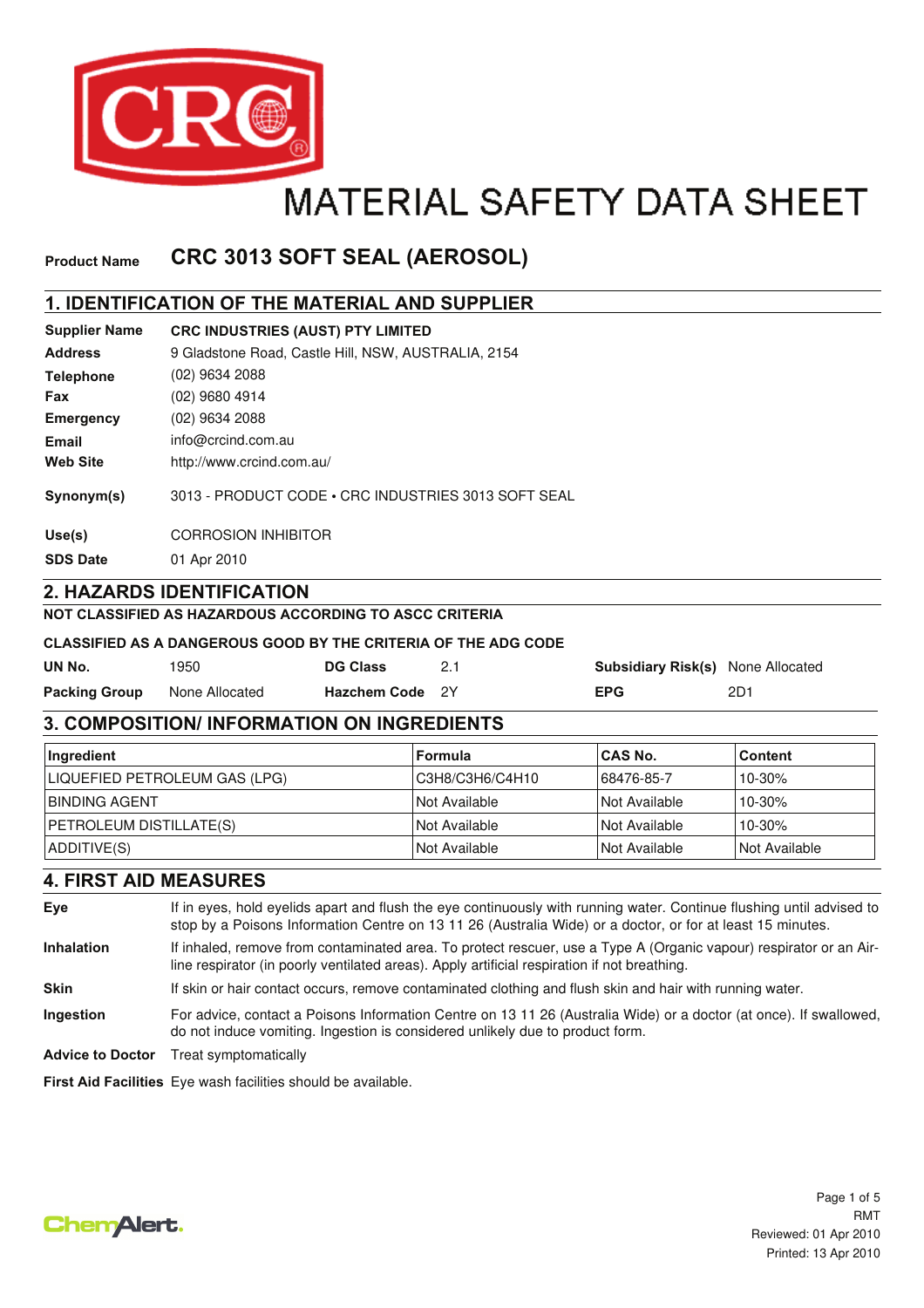#### **5. FIRE FIGHTING MEASURES**

- **Flammability** Flammable potentially explosive vapour. May evolve toxic gases (carbon oxides, hydrocarbons) when heated to decomposition. Aerosol may explode at temperatures exceeding 50°C. Eliminate all ignition sources including cigarettes, open flames, spark producing switches/tools, heaters, naked lights, pilot lights etc. when handling. Aerosol cans may explode when heated to temperatures > 50°C.
- **Fire and Explosion** Evacuate area and contact emergency services. Toxic gases may be evolved in a fire situation. Remain upwind and notify those downwind of hazard. Wear full protective equipment including Self Contained Breathing Apparatus (SCBA) when combating fire. Use waterfog to cool intact containers and nearby storage areas.

**Extinguishing** Dry agent, carbon dioxide or foam. Prevent contamination of drains or waterways.

**Hazchem Code** 2Y

#### **6. ACCIDENTAL RELEASE MEASURES**

**Spillage** If cans/containers are punctured (bulk), use personal protective equipment. Clear area of all unprotected personnel. Ventilate area where possible. Collect and allow to discharge outdoors. Contain spillage, then cover / absorb spill with non-combustible absorbant material (vermiculite, sand, or similar), collect and place in suitable containers for disposal.

#### **7. STORAGE AND HANDLING**

- Store in a cool, dry, well ventilated area, removed from oxidising agents, acids, alkalis, heat or ignition sources and foodstuffs. Ensure containers are adequately labelled, protected from physical damage and sealed when not in use. Check regularly for leaks or spills. Large storage areas should have appropriate fire protection systems. Do not store at temperatures above 40°C. **Storage**
- **Handling** Before use carefully read the product label. Use of safe work practices are recommended to avoid eye or skin contact and inhalation. Observe good personal hygiene, including washing hands before eating. Prohibit eating, drinking and smoking in contaminated areas.

#### **8. EXPOSURE CONTROLS/ PERSONAL PROTECTION**

| <b>Exposure Stds</b> | <b>Ingredient</b>                | <b>Reference</b> |       | <b>TWA</b> |       | <b>STEL</b>              |  |
|----------------------|----------------------------------|------------------|-------|------------|-------|--------------------------|--|
|                      |                                  |                  | ppm   | mg/m3      | ppm   | $\lfloor$ mg/m $\cdot$ 3 |  |
|                      | LIQUEFIED PETROLEUM GAS<br>(LPG) | ASCC (AUS)       | 1000  | 1800       | 1000  | 1800                     |  |
|                      | Oil mists                        | ASCC (AUS)       | $- -$ | ა          | $- -$ | $- -$                    |  |

**Biological Limits** No biological limit allocated.

**Engineering Controls** Avoid inhalation. Use in well ventilated areas. Where an inhalation risk exists, mechanical explosion proof extraction ventilation is recommended. Flammable/ explosive vapours may accumulate in poorly ventilated areas. Vapours are heavier than air and may travel some distance to an ignition source and flash back. Maintain vapour levels below the recommended exposure standard.

**PPE**

Wear splash-proof goggles. When using large quantities or where heavy contamination is likely, wear: rubber or PVC gloves and coveralls.



## **9. PHYSICAL AND CHEMICAL PROPERTIES**

| Appearance             | DARK TAN COLOURED LIQUID<br>(AEROSOL DISPENSED) | <b>Solubility (Water)</b>    | <b>INSOLUBLE</b>    |
|------------------------|-------------------------------------------------|------------------------------|---------------------|
| Odour                  | PETROLEUM ODOUR                                 | <b>Specific Gravity</b>      | 1.016               |
| pН                     | <b>NOT AVAILABLE</b>                            | % Volatiles                  | 55%                 |
| <b>Vapour Pressure</b> | <b>NOT AVAILABLE</b>                            | Flammability                 | FLAMMABLE           |
| <b>Vapour Density</b>  | $> 1$ (Air = 1)                                 | <b>Flash Point</b>           | $60^{\circ}$ C (oc) |
| <b>Boiling Point</b>   | 190°C                                           | <b>Upper Explosion Limit</b> | 8%                  |

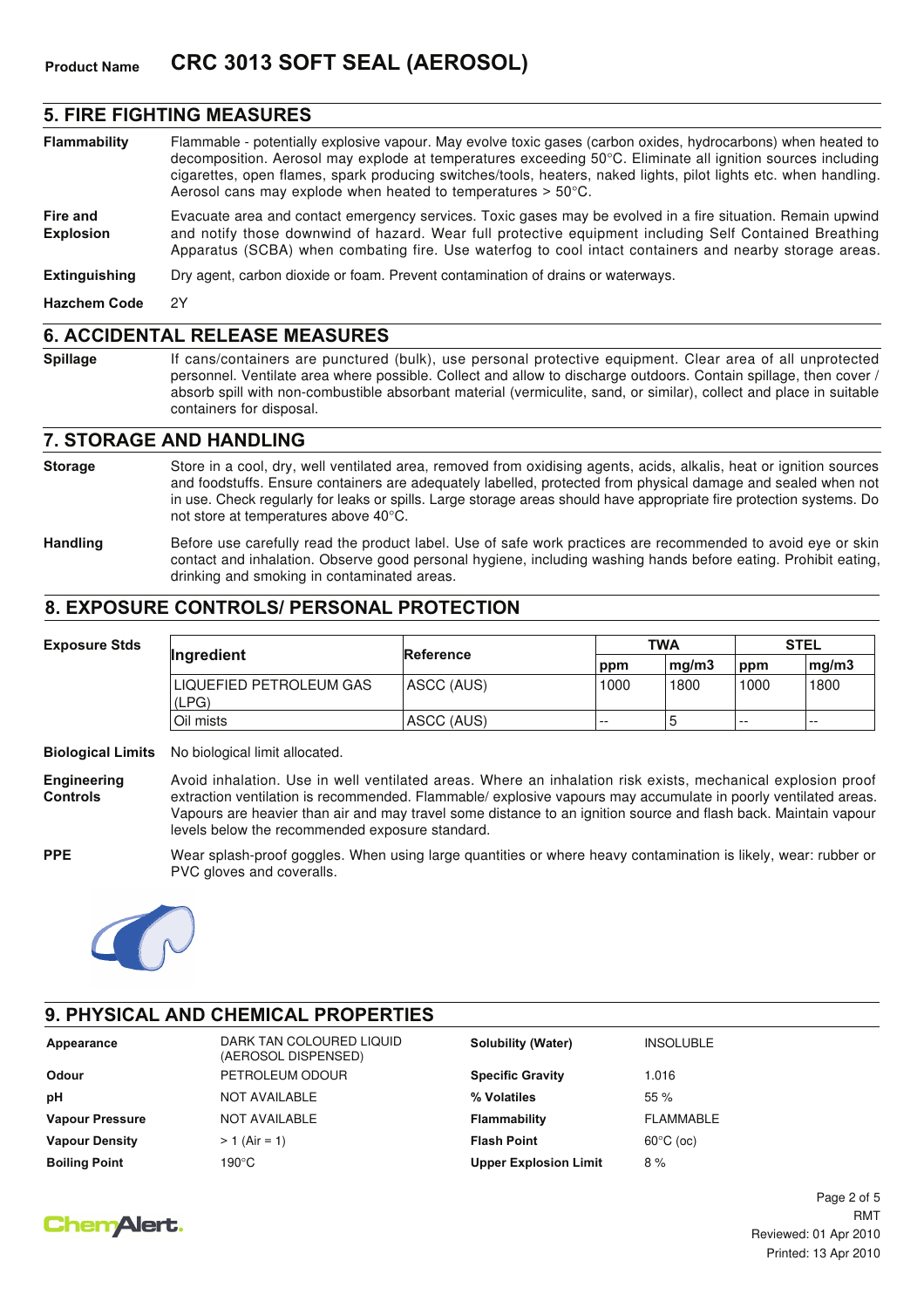## **Product Name CRC 3013 SOFT SEAL (AEROSOL)**

| <b>Melting Point</b>                | <b>NOT AVAILABLE</b>                                                               | <b>Lower Explosion Limit</b> | 1.4%                                                                                                            |
|-------------------------------------|------------------------------------------------------------------------------------|------------------------------|-----------------------------------------------------------------------------------------------------------------|
| <b>Evaporation Rate</b>             | <b>NOT AVAILABLE</b>                                                               |                              |                                                                                                                 |
| <b>Autoignition Temperature</b>     | $550^{\circ}$ C                                                                    |                              |                                                                                                                 |
| <b>10. STABILITY AND REACTIVITY</b> |                                                                                    |                              |                                                                                                                 |
| <b>Chemical Stability</b>           | Stable under recommended conditions of storage.                                    |                              |                                                                                                                 |
| <b>Conditions to Avoid</b>          | Avoid heat, sparks, open flames and other ignition sources.                        |                              |                                                                                                                 |
| <b>Material to Avoid</b>            | and ignition sources.                                                              |                              | Incompatible with oxidising agents (eg. hypochlorites), acids (eg. nitric acid), alkalis (eg. hydroxides), heat |
| <b>Decomposition</b>                | May evolve toxic gases (carbon oxides, hydrocarbons) when heated to decomposition. |                              |                                                                                                                 |
| <b>Hazardous Reactions</b>          | Polymerization will not occur.                                                     |                              |                                                                                                                 |

## **11. TOXICOLOGICAL INFORMATION**

| <b>Health Hazard</b><br><b>Summary</b> | Low toxicity. This product can be fatal if contents are deliberately concentrated and inhaled. Use safe work<br>practices to avoid eye or skin contact and vapour generation - inhalation. |
|----------------------------------------|--------------------------------------------------------------------------------------------------------------------------------------------------------------------------------------------|
| Eye                                    | Low irritant. Contact may result in irritation, lacrimation and redness.                                                                                                                   |
| <b>Inhalation</b>                      | Irritant. Over exposure may result in irritation of the nose and throat, coughing and headache. High level exposure<br>may result in nausea, dizziness and drowsiness.                     |
| <b>Skin</b>                            | Low irritant. Prolonged or repeated contact may result in mild irritation, rash and dermatitis.                                                                                            |
| <b>Ingestion</b>                       | Low toxicity. Ingestion may result in gastrointestinal irritation, nausea and vomiting. However, due to product form<br>ingestion is considered unlikely.                                  |
| <b>Toxicity Data</b>                   | No LD50 data available for this product.                                                                                                                                                   |

## **12. ECOLOGICAL INFORMATION**

**Environment** Hydrocarbon propellants will quickly evaporate from soil or water and enter the atmosphere. In the atmosphere propellants are expected to exist entirely in the vapour phase and will react with hydroxyl radicals. Estimated half lives vary from 6 days (butane) to 13 days (propane). Hydrocarbon propellants are not ozone depleting.

## **13. DISPOSAL CONSIDERATIONS**

**Waste Disposal** For small amounts absorb contents with sand or similar and dispose of to an approved landfill site. Do not puncture or incinerate aerosol cans. Contact the manufacturer for additional information. Legislation **Dispose of in accordance with relevant local legislation.** 

## **14. TRANSPORT INFORMATION**



## **CLASSIFIED AS A DANGEROUS GOOD BY THE CRITERIA OF THE ADG CODE**

| <b>Shipping Name</b> | <b>AEROSOLS</b> |                     |     |                           |                |
|----------------------|-----------------|---------------------|-----|---------------------------|----------------|
| UN No.               | 1950            | <b>DG Class</b>     | 2.1 | <b>Subsidiary Risk(s)</b> | None Allocated |
| <b>Packing Group</b> | None Allocated  | <b>Hazchem Code</b> | 2Y  | <b>EPG</b>                | 2D1            |
| <b>IATA</b>          |                 |                     |     |                           |                |
| <b>Shipping Name</b> | <b>AEROSOLS</b> |                     |     |                           |                |
| UN No.               | 1950            | <b>DG Class</b>     | 2.1 | <b>Subsidiary Risk(s)</b> | None Allocated |
| <b>Packing Group</b> | None Allocated  |                     |     |                           |                |

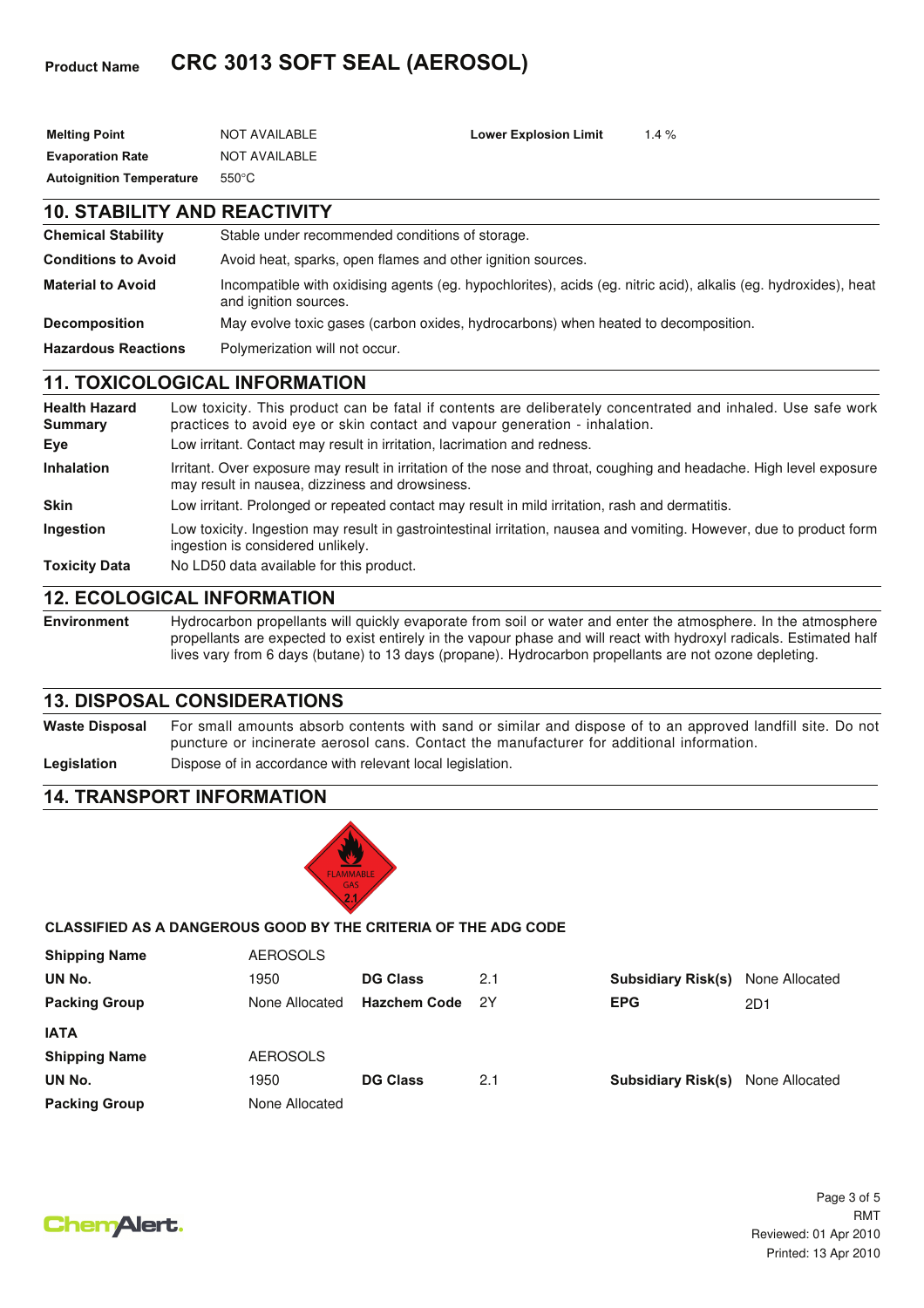## **Product Name CRC 3013 SOFT SEAL (AEROSOL)**

| <b>Packing Group</b> | None Allocated  |                 |     |                                          |  |
|----------------------|-----------------|-----------------|-----|------------------------------------------|--|
| UN No.               | 1950            | <b>DG Class</b> | 2.1 | <b>Subsidiary Risk(s)</b> None Allocated |  |
| <b>Shipping Name</b> | <b>AEROSOLS</b> |                 |     |                                          |  |
| <b>IMDG</b>          |                 |                 |     |                                          |  |

#### **15. REGULATORY INFORMATION**

**Poison Schedule** A poison schedule number has not been allocated to this product using the criteria in the Standard for the Uniform Scheduling of Drugs and Poisons (SUSDP).

**AICS** All chemicals listed on the Australian Inventory of Chemical Substances (AICS).

### **16. OTHER INFORMATION**

**Additional Information** AEROSOL CANS may explode at temperatures approaching 50°C. RESPIRATORS: In general the use of respirators should be limited and engineering controls employed to avoid exposure. If respiratory equipment must be worn ensure correct respirator selection and training is undertaken. Remember that some respirators may be extremely uncomfortable when used for long periods. The use of air powered or air supplied respirators should be considered where prolonged or repeated use is necessary. ABBREVIATIONS: ADB - Air-Dry Basis. BEI - Biological Exposure Indice(s) CAS# - Chemical Abstract Service number - used to uniquely identify chemical compounds. CNS - Central Nervous System. EINECS - European INventory of Existing Commercial chemical Substances. IARC - International Agency for Research on Cancer. M - moles per litre, a unit of concentration. mg/m3 - Milligrams per cubic metre. NOS - Not Otherwise Specified. NTP - National Toxicology Program. OSHA - Occupational Safety and Health Administration. pH - relates to hydrogen ion concentration using a scale of 0 (high acidic) to 14 (highly alkaline). ppm - Parts Per Million. RTECS - Registry of Toxic Effects of Chemical Substances. TWA/ES - Time Weighted Average or Exposure Standard. HEALTH EFFECTS FROM EXPOSURE: It should be noted that the effects from exposure to this product will depend on several factors including: frequency and duration of use; quantity used; effectiveness of control measures; protective equipment used and method of application. Given that it is impractical to prepare a Chem Alert report which would encompass all possible scenarios, it is anticipated that users will assess the risks and apply control methods where appropriate. PERSONAL PROTECTIVE EQUIPMENT GUIDELINES: The recommendation for protective equipment contained within this Chem Alert report is provided as a guide only. Factors such as method of application, working environment, quantity used, product concentration and the availability of engineering controls should be considered before final selection of personal protective equipment is made. **Report Status** This document has been compiled by RMT on behalf of the manufacturer of the product and serves as the manufacturer's Safety Data Sheet ('SDS'). It is based on information concerning the product which has been provided to RMT by the manufacturer or obtained from third party sources and is believed to represent the current state of knowledge as to the appropriate safety and handling precautions for the product at the time of issue. Further clarification regarding any aspect of the product should be obtained directly from the manufacturer. While RMT has taken all due care to include accurate and up-to-date information in this SDS, it does not provide any warranty as to accuracy or completeness. As far as lawfully possible, RMT accepts no liability for any loss, injury or damage (including consequential loss) which may be suffered or incurred by any person as a consequence of their reliance on the information contained in this SDS. **Prepared By** Risk Management Technologies 5 Ventnor Ave, West Perth Western Australia 6005 Phone: +61 8 9322 1711 Fax: +61 8 9322 1794



Page 4 of 5 Reviewed: 01 Apr 2010 Printed: 13 Apr 2010 RMT